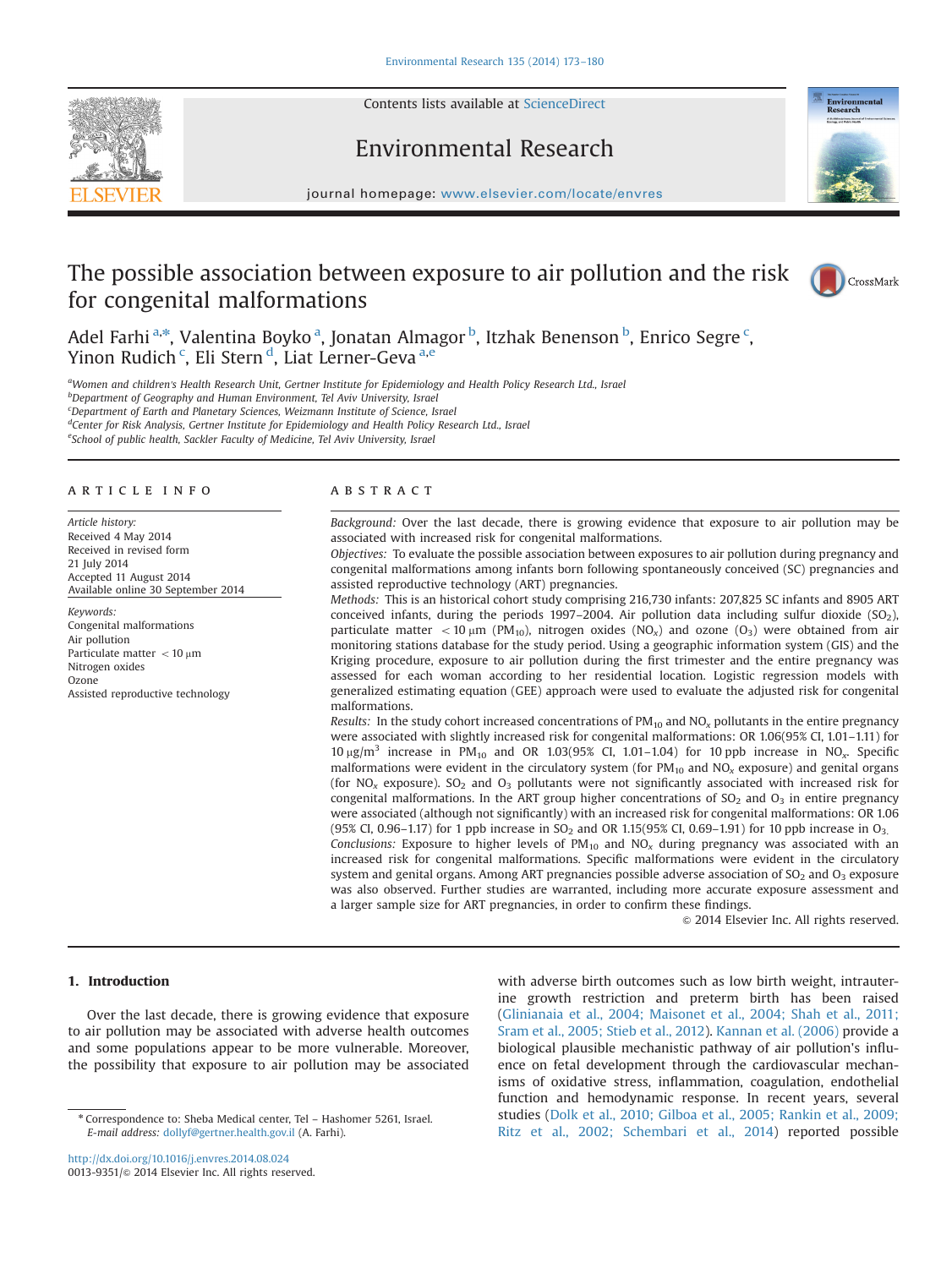association between air pollution and specific cardiac malformations. In contrast, [Rankin et al. \(2009\)](#page-7-0) found a significant negative association between sulfur dioxide  $(SO<sub>2</sub>)$  levels and cardiac defects. Other studies reported an increased risk for cleft palate in relation to ozone  $(O_3)$  levels [\(Hansen et al., 2009\)](#page-7-0) and neural tube defects in relation to CO and nitrogen oxides  $(NO_x)$  ([Padula et](#page-7-0) [al., 2013](#page-7-0)). Although reports on the association between exposure to air pollution and congenital malformations (CMs) have been accumulating, the results are still controversial. Furthermore, special attention should be devoted to specific sub-populations that may be more susceptible. Assisted reproductive technology (ART) pregnancies may represent such a susceptible subpopulation. The study of [Perin et al. \(2010\)](#page-7-0) evaluated the effect of exposure to  $PM_{10}$  during ART treatment and found an increased risk for pregnancy loss. Another study ([Legro et al., 2010](#page-7-0)) observed a significant adverse effect of air quality on the rate of conception and live birth following ART treatments.

The current historical cohort study evaluates the possible association between exposure to air pollution  $(SO<sub>2</sub>, PM<sub>10</sub>)$  (particulate matter  $<$  10  $\mu$ m), NO<sub>x</sub> and O<sub>3</sub>) during first trimester and entire pregnancy and congenital malformations. In addition, this study attempts to assess these associations by mode of conception (ART and SC pregnancies).

# 2. Methods

The study cohort was comprised of all women with a positive pregnancy laboratory test from one of the largest Health Maintenance Organizations (HMO) in Israel (Clalit Health Services) who spontaneously conceived (SC) during the period 2000–2004. In addition, all women with positive pregnancy laboratory tests that underwent ART treatments in 8 in vitro fertilization (IVF) units during the years 1997–2004 were included [\(Farhi et al., 2013](#page-7-0)). The cohort comprised of 209,630 women and 216,730 infants: 207,825 infants who were born following SC pregnancies and 8905 infants born following ART conceived pregnancies. The database was linked to the National Live Birth Registry at the Ministry of Health using mother's unique personal identification number and pregnancy laboratory test date in order to determine the maternal characteristics including residency during pregnancy, age, ethnicity, education, country of birth and pregnancy outcomes including infant date of birth, gender, plurality, gestational age, birth weight and whether the infants were diagnosed with CM. Under Israeli law, reports on CM are required to the Ministry of Health. The reports are limited to CM that are evident at birth or are detected prior to release from the hospital. CMs are stated according to a predetermined list by the Ministry of Health and coded according to the International Classification of Disease 10th Revision (Q00–Q99) ([Appendix A\)](#page-6-0).

## 2.1. Exposure data

Air pollution concentrations were measured at 117 air quality monitoring stations across Israel during the years 1997–2005. The major pollutant includes sulfur oxides (SO<sub>2</sub>), particulate matter  $\langle 10 \text{ µm}$  (PM<sub>10</sub>), nitrogen oxides (NO<sub>2</sub>) and ozone  $(O_3)$ . The raw measurements were available as half-hourly averages in most of the cases, and as 5 min averages in some minority. Monthly averages were computed for each station, whenever at least 50% of the measurements of the month were valid.

#### 2.2. Spatial prediction of pollutants

A spatial prediction for the pollutants was assessed by using the Ordinary Kriging method [\(Chils and Del](#page-7-0)finer, 2012) that is a part of the Geostatistical Analyst extension of the ArcGIS 10.1. Based on pollutants' measurements, continuous raster layers of pollutants' concentrations at resolution of 500 m were calculated.

## 2.3. Linkage of the maternal residency and pollutants exposure estimates

Using a GIS, the women's residency addresses were geo-coded, located spatially as a point layer and were overlaid with the surfaces of each pollutant to estimate values of the pollutant concentrations during the research period. For each woman, exposure to air pollutants during the first trimester and the entire pregnancy was calculated by using the relative number of exposure days and the average pollutant level per month.

#### 2.4. Statistical analysis

CM represents the dependent variable in the analysis and was defined as a dichotomous category. The following maternal and infants' characteristics represent the independent variables: mother's age, ethnicity (Jewish/others), country of birth (Israel/others), education ( $\leq$  12 years/13 + years/unknown), mode of conception (SC/ ART conceived), plurality (singleton/multiple births), season of birth and infant gender. The air pollutants exposures (SO<sub>2</sub>, PM<sub>10</sub>, NO<sub>x</sub> and O<sub>3</sub>) during first trimester, second trimester and the entire pregnancy represent independent variables that were analyzed as continuous variables as well as categorical variables according to tertiles of distributions in the entire dataset. To compare rate of CM between population's subgroups, a chi-square test was used. All tests were two tailed and p-Values below 0.05 were considered statistically significant. First a logistic regression analysis was used to assess the independent effect of maternal and infants characteristic on CM. Further, in order to assess the independent effect of air pollution on CM a logistic regression analysis was used with adjustment for maternal and infants' characteristics. Generalized estimating equation (GEE) approach was used to estimate the effects of independent variable on CM outcome. The GEE method takes into account the correlation between siblings from the same delivery. The structure of working correlation matrix, that reflects the assumption regarding the correlation between observations from the same cluster, was defined as exchangeable. Thus the same correlation exists between any two infants of the mother.

Interactions between mode of conceptions and air pollution exposure were calculated. In addition, pollutant effect on CM was calculated in separate regression models for each sub-population (ART and SC). The results of all multivariable regression models are presented as adjusted odds ratio (OR) with 95% confidence interval (CI). Statistical analyses were performed with SAS statistical software version 9.2 (SAS Institute, Inc., Cary, NC).

# 3. Results

The study population comprised 216,730 infants (207,825 SC infants and 8905 ART infants). Table 1 presents maternal and infant's characteristics by mode of conception. Women in the ART group were older and with higher education level than the SC

#### Table 1

Population characteristics by mode of conception  $(N=216,730$  infants).

|                                   | Spontaneous    | <b>ART</b>   | p-Value  |
|-----------------------------------|----------------|--------------|----------|
|                                   | n(%)           | $n(\%)$      |          |
| <b>Total</b>                      | 207,825        | 8905         |          |
| Maternal age, Mean $+$ SD         | $28.8 + 5.5$   | $31.6 + 4.8$ | < 0.0001 |
| Maternal age, years               |                |              | < 0.0001 |
| $17 - 19$                         | 4938 (2.4)     | 1(0)         |          |
| $20 - 24$                         | 45,996 (22.1)  | 448 (5.0)    |          |
| $25 - 29$                         | 70,001 (33.7)  | 2739 (30.80  |          |
| $30 - 34$                         | 52,250 (25.1)  | 3371 (37.9)  |          |
| $35 - 39$                         | 27,238 (13.1)  | 1700 (19.1)  |          |
| $40 - 44$                         | 7367 (3.6)     | 646 (7.2)    |          |
| <b>Maternal ethnicity</b>         |                |              | < 0.0001 |
| Jewish                            | 125,77 (60.5)  | 8002 (89.9)  |          |
| Others                            | 82,052 (39.5)  | 903(10.1)    |          |
| <b>Maternal country of birth</b>  |                |              | < 0.0001 |
| Israel                            | 177,188 (85.3) | 7021 (78.8)  |          |
| Other                             | 30,637 (14.7)  | 1884 (21.2)  |          |
| <b>Maternal education</b> , years |                |              | < 0.0001 |
| < 12                              | 77,168 (37.1)  | 3325 (37.3)  |          |
| $13+$                             | 51,044 (24.6)  | 3518 (39.5)  |          |
| Unknown                           | 79,613 (38.3)  | 2062 (23.2)  |          |
| <b>Plurality</b>                  |                |              | < 0.0001 |
| Singleton                         | 198,334 (95.4) | 4294 (48.2)  |          |
| Multiple                          | 9491 (4.6)     | 4611 (51.8)  |          |
| <b>Season of birth</b>            |                |              | < 0.0001 |
| Winter                            | 49,783 (24.0)  | 2099 (23.6)  |          |
| Spring                            | 52,215 (25.1)  | 2165 (24.3)  |          |
| Summer                            | 55,156 (26.5)  | 2259 (25.4)  |          |
| Fall                              | 50,671 (24.4)  | 2382 (26.7)  |          |
| Infant gender                     |                |              | 0.08     |
| Male                              | 106,670 (51.3) | 4486 (50.4)  |          |
| Female                            | 101,155 (48.7) | 4419 (49.6)  |          |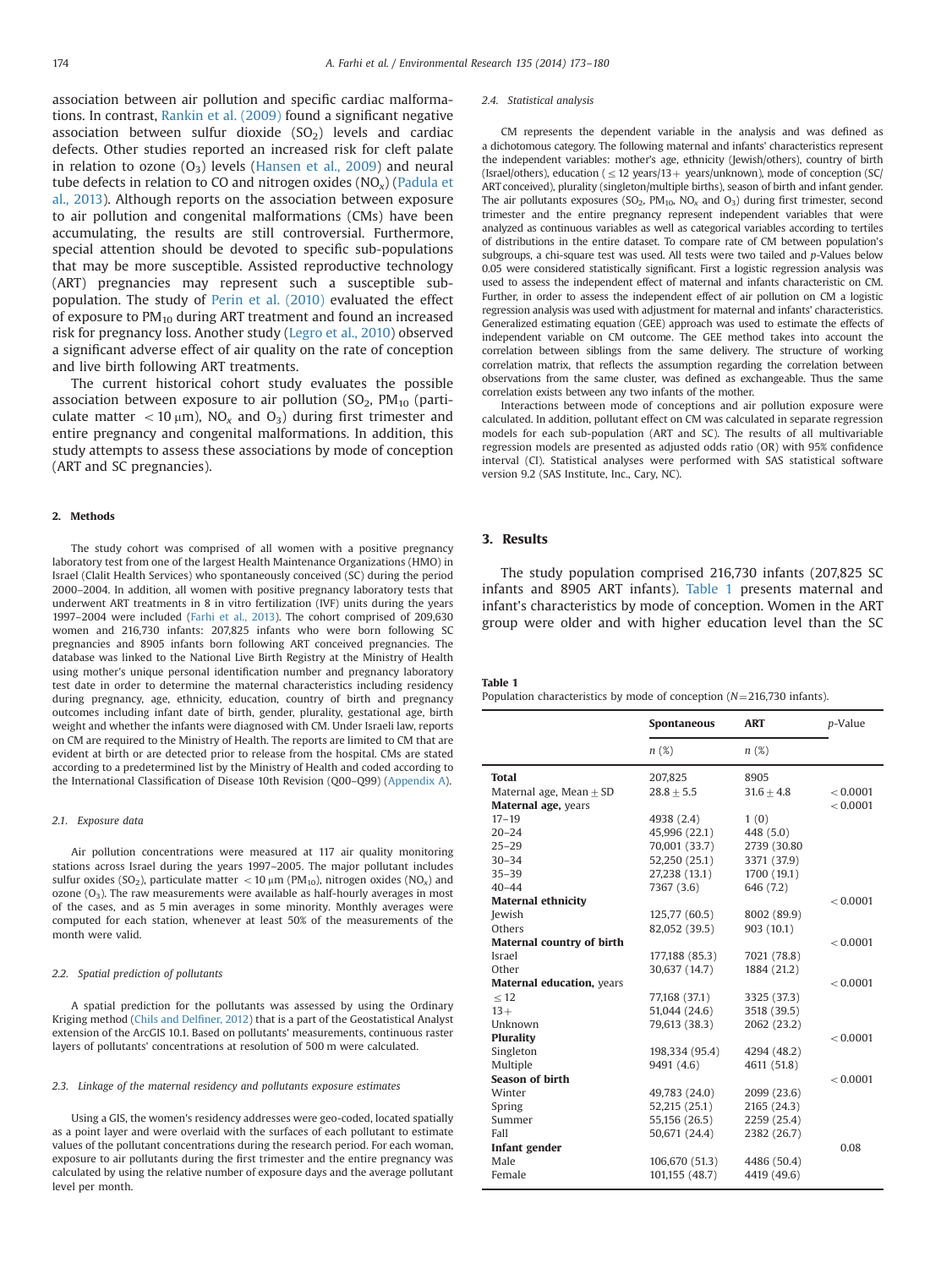group. Higher rate of multiple births was observed in the ART group. CM was observed in 4508 infants (1.9%) of the study cohort.

Table 2 presents maternal and infants' characteristics and the prevalence of CM in each category. A multivariable logistic regression model demonstrated increased risk for CM in older women, non-Jewish mothers, multiple births, spring and winter seasons and male gender. Infants born following ART were at statistically increased risk for CM compared to SC infants (OR 1.20 95% CI 1.02–1.40).

For each pollutant a specific study population was defined according to availability of the exposure data (Table 3). For  $SO<sub>2</sub>$  and  $NO<sub>x</sub>$  exposure, 97% of the infants had available data; PM<sub>10</sub> and  $O<sub>3</sub>$ data were available only from year 2000 and therefore presented for 84% of the infants. No bias was found after excluding infants lacking exposure data: the rate of CM was similar for each specific pollutant population (Table 3). Air pollution concentrations for each pollutant are presented in [Table 4.](#page-3-0)

The adjusted risks for CM in the first trimester second trimester and in the entire pregnancy are presented in [Table 5](#page-3-0). Higher concentrations of  $SO_2$  or  $O_3$  exposures were not associated with increased risk of CM; moreover, an inverse association was observed for  $SO<sub>2</sub>$  exposure.

Higher levels of  $PM_{10}$  and  $NO_x$  exposures in entire pregnancy were associated with slightly increased risk for congenital malformations (OR 1.06 (95% CI, 1.01–1.11) for 10  $\mu$ g/m<sup>3</sup> increase in PM<sub>10</sub> and OR 1.03 (95% CI, 1.01–1.04) for 10 ppb increase in NO<sub>x</sub>). These associations were also evident in the analysis of high vs. low tertiles of exposures. In the first and second trimesters, the association was less evident for PM10 and a significant increase risk for CM was found in  $NO<sub>x</sub>$  exposure. In addition, separate

Table 2

Population characteristics and the risk for congenital malformations ( $N=216,730$  infants).

|                           | <b>Population</b> | <b>Congenital malformations</b> | p-Value  |           | Multivariable adjusted |          |
|---------------------------|-------------------|---------------------------------|----------|-----------|------------------------|----------|
|                           | $\%$              | $n(\mathcal{E})$                |          | <b>OR</b> | 95% CI                 | p-Value  |
| <b>Total</b>              | 100               | 4058 (1.9)                      |          |           |                        |          |
| Mode of conception        |                   |                                 | < 0.0001 |           |                        | 0.04     |
| Spontaneous               | 95.9              | 3845 (1.9)                      |          | 1.00      |                        |          |
| <b>ART</b>                | 4.1               | 213(2.4)                        |          | 1.20      | $1.02 - 1.40$          |          |
| Maternal age, years       |                   |                                 | < 0.0001 |           |                        | < 0.0001 |
| $17 - 19$                 | 2.3               | 102(2.1)                        |          | 1.10      | $0.90 - 1.35$          |          |
| $20 - 24$                 | 21.8              | 841 (1.8)                       |          | 1.01      | $0.93 - 1.11$          |          |
| $25 - 29$                 | 33.5              | 1271(1.7)                       |          | 1.00      |                        |          |
| $30 - 34$                 | 25.7              | 1017(1.8)                       |          | 1.05      | $0.97 - 1.14$          |          |
| $35 - 39$                 | 13.4              | 603(2.1)                        |          | 1.21      | $1.09 - 1.33$          |          |
| $40 - 44$                 | 3.7               | 224(2.8)                        |          | 1.65      | $1.43 - 1.91$          |          |
| <b>Maternal ethnicity</b> |                   |                                 | < 0.0001 |           |                        | < 0.0001 |
| Jewish                    | 61.7              | 2280 (1.7)                      |          | 1.00      |                        |          |
| Others                    | 38.3              | 1778 (2.1)                      |          | 1.30      | $1,22-1,39$            |          |
| Maternal country of birth |                   |                                 | 0.84     |           |                        | 0.72     |
| Israel                    | 85.0              | 3457 (1.9)                      |          | 1.00      |                        |          |
| Other                     | 15.0              | 601 (1.9)                       |          | 0.98      | $0.90 - 1.07$          |          |
| Maternal education, years |                   |                                 | 0.07     |           |                        | 0.39     |
| $\leq 12$                 | 37.1              | 1521 (1.9)                      |          | 1.05      | $0.97 - 1.15$          |          |
| $13+$                     | 25.2              | 952 (1.7)                       |          | 1.00      |                        |          |
| Unknown                   | 37.7              | 1585 (1.9)                      |          | 1.05      | $0.97 - 1.15$          |          |
| <b>Plurality</b>          |                   |                                 | < 0.0001 |           |                        | < 0.0001 |
| Singleton                 | 93.5              | 3703 (1.8)                      |          | 1.00      |                        |          |
| Multiple                  | 6.5               | 355(2.5)                        |          | 1.36      | $1.19 - 1.55$          |          |
| <b>Season of birth</b>    |                   |                                 | 0.03     |           |                        | 0.01     |
| Winter                    | 23.9              | 992 (1.9)                       |          | 1.10      | $1.01 - 1.20$          |          |
| Spring                    | 25.1              | 1083(2.0)                       |          | 1.15      | $1.05 - 1.25$          |          |
| Summer                    | 26.5              | 1004(1.7)                       |          | 1.00      |                        |          |
| Fall                      | 24.5              | 979 (1.8)                       |          | 1.05      | $0.96 - 1.15$          |          |
| Infant gender             |                   |                                 | < 0.0001 |           |                        | < 0.0001 |
| Male                      | 51.3              | 2467(2.2)                       |          | 1.00      |                        |          |
| Female                    | 48.7              | 1591(1.5)                       |          | 0.67      | $0.63 - 0.72$          |          |

## Table 3

Study populations and the rate of congenital malformations.

| Pollutant                                                                                      | <b>Exposure data</b>                                            |                      | All infants                              |                                  | <b>Spontaneous</b>                       |                                  | <b>ART</b>                     |                                  |
|------------------------------------------------------------------------------------------------|-----------------------------------------------------------------|----------------------|------------------------------------------|----------------------------------|------------------------------------------|----------------------------------|--------------------------------|----------------------------------|
|                                                                                                | % infants with exposure data <sup>a</sup><br>Number of stations |                      | <b>Congenital malformations</b>          |                                  | <b>Congenital malformations</b>          |                                  | <b>Congenital malformation</b> |                                  |
|                                                                                                |                                                                 |                      | N                                        | %                                | N                                        | %                                | N                              | $\%$                             |
| $SO2$ (ppb)<br><b>PM<sub>10</sub></b> ( $\mu$ g/m <sup>3</sup> )<br>$NOx$ (ppb)<br>$O_3$ (ppb) | 96<br>32<br>82<br>53                                            | 97<br>84<br>97<br>84 | 210,832<br>182.435<br>210,955<br>182,538 | (1.9)<br>(1.9)<br>(1.9)<br>(1.9) | 202,470<br>177,097<br>202,571<br>177.189 | (1.8)<br>(1.8)<br>(1.8)<br>(1.8) | 8362<br>5338<br>8384<br>5349   | (2.4)<br>(2.3)<br>(2.4)<br>(2.3) |

<sup>a</sup> % of infants with available exposure data was calculated from total cohort of 216,730 infants.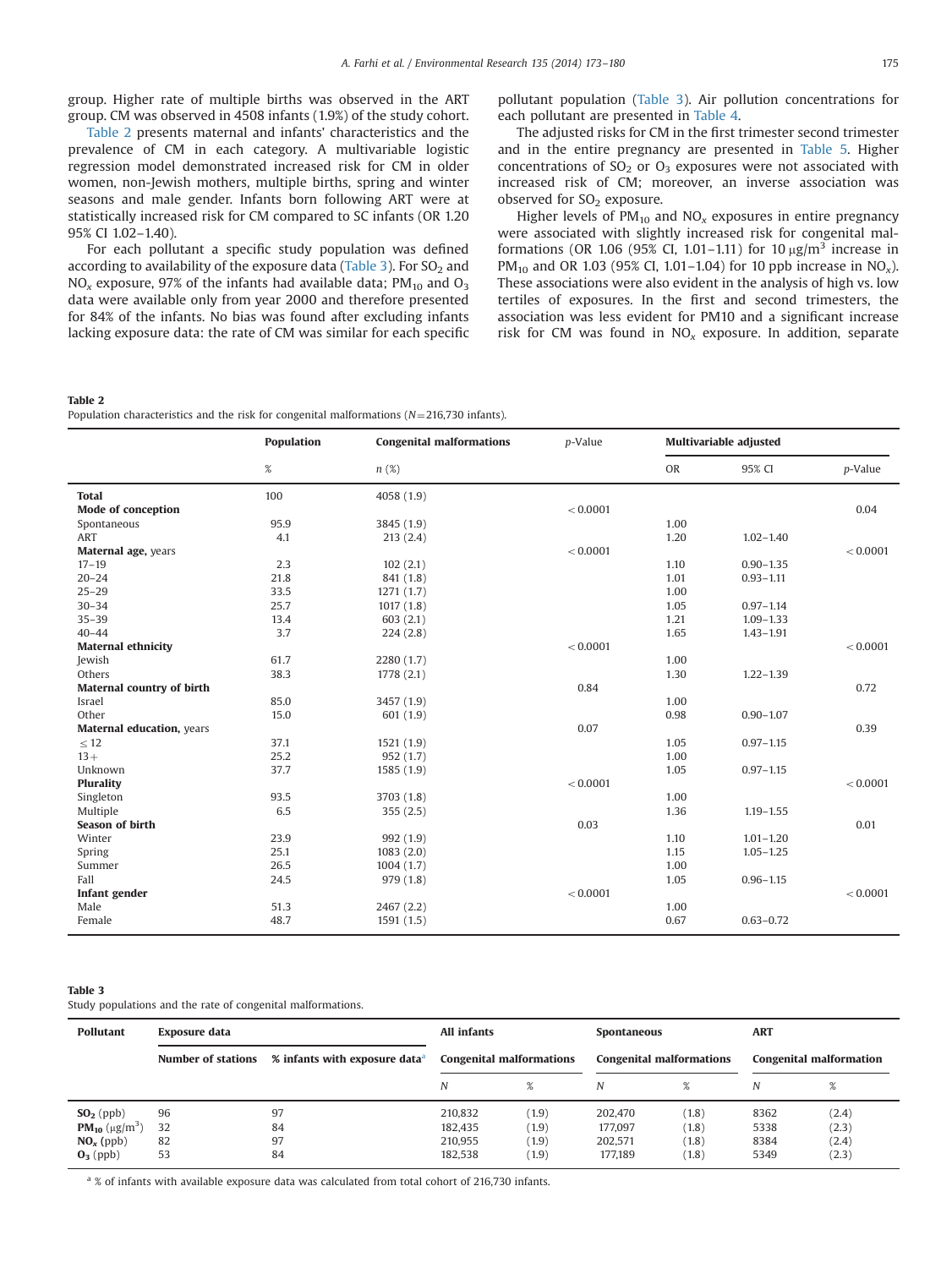#### <span id="page-3-0"></span>Table 4

Pollutants exposure concentrations in the first trimester, second trimester and in the entire pregnancy period.

| <b>Pollutant</b>                                                                                                                  | <b>Exposure data</b>                            |                      |                      |                      |                      |                         |                            |                                                 |                            |
|-----------------------------------------------------------------------------------------------------------------------------------|-------------------------------------------------|----------------------|----------------------|----------------------|----------------------|-------------------------|----------------------------|-------------------------------------------------|----------------------------|
|                                                                                                                                   | $Mean + SD$                                     | Min                  | 25th percentile      | Median               | 75th percentile      | Max                     | <b>Tertile 1</b>           | <b>Tertile 2</b>                                | <b>Tertile 3</b>           |
| $SO2$ (ppb)<br><b>First trimester</b><br><b>Second trimester</b><br><b>Entire pregnancy</b>                                       | $2.81 + 0.96$<br>$2.74 + 0.92$<br>$2.74 + 0.75$ | 0.51<br>0.51<br>1.16 | 2.10<br>2.08<br>2.21 | 2.63<br>2.58<br>2.57 | 3.35<br>3.24<br>4.22 | 12.84<br>12.90<br>9.22  | < 2.25<br>< 2.22<br>< 2.33 | $2.25 - 3.05$<br>$2.22 - 2.97$<br>$2.33 - 2.85$ | > 3.05<br>>2.97<br>>2.85   |
| <b>PM<sub>10</sub></b> ( $\mu$ g/m <sup>3</sup> )<br><b>First trimester</b><br><b>Second trimester</b><br><b>Entire pregnancy</b> | $53.5 + 13.6$<br>$52.7 + 13.0$<br>$52.0 + 8.3$  | 15.0<br>15.0<br>16.0 | 43.9<br>43.8<br>45.8 | 50.1<br>49.5<br>50.9 | 60.3<br>58.8<br>58.0 | 118.0<br>118.2<br>88.9  | < 45.9<br>< 45.6<br>< 47.4 | $45.9 - 56.1$<br>$45.6 - 55.1$<br>$47.4 - 55.5$ | > 56.1<br>> 55.1<br>> 55.5 |
| $NO_x$ (ppb)<br><b>First trimester</b><br><b>Second trimester</b><br><b>Entire pregnancy</b>                                      | $27.8 + 22.6$<br>$26.8 + 20.4$<br>$26.3 + 16.6$ | 4.8<br>4.9<br>7.8    | 14.8<br>14.6<br>14.3 | 19.5<br>19.3<br>19.0 | 32.4<br>31.7<br>34.7 | 274.6<br>274.9<br>235.6 | < 16.2<br>< 16.2<br>< 15.8 | $16.2 - 26.5$<br>$16.0 - 25.4$<br>$15.8 - 27.0$ | >26.5<br>> 25.4<br>>27.0   |
| $O_3$ (ppb)<br><b>First trimester</b><br><b>Second trimester</b><br><b>Entire pregnancy</b>                                       | $32.4 + 6.2$<br>$32.7 + 6.3$<br>$32.1 \pm 4.5$  | 16.9<br>17.0<br>6.9  | 28.0<br>28.3<br>28.8 | 32.3<br>32.6<br>31.3 | 36.1<br>36.5<br>34.6 | 54.4<br>54.9<br>50.0    | < 29.5<br>< 29.9<br>< 29.7 | $29.6 - 34.6$<br>$29.9 - 34.9$<br>$29.7 - 33.4$ | > 34.6<br>> 34.9<br>> 33.4 |

#### Table 5

Adjusted risk for congenital malformations using continuous and high vs. low levels of air pollution exposures.

| <b>Pollutant</b>        | <b>First trimester</b> |               |                 | <b>Second trimester</b> |               |                 | <b>Entire pregnancy</b> |               |                 |
|-------------------------|------------------------|---------------|-----------------|-------------------------|---------------|-----------------|-------------------------|---------------|-----------------|
|                         | OR <sup>a</sup>        | 95% CI        | <i>p</i> -Value | OR <sup>a</sup>         | 95% CI        | <i>p</i> -Value | OR <sup>1</sup>         | 95% CI        | <i>p</i> -Value |
| SO <sub>2</sub>         |                        |               |                 |                         |               |                 |                         |               |                 |
| 1 ppb increase          | 0.96                   | $0.92 - 0.99$ | 0.01            | 0.97                    | $0.93 - 1.00$ | 0.08            | 0.96                    | $0.92 - 1.00$ | 0.04            |
| High vs. low tertile    | 0.91                   | $0.84 - 0.99$ | 0.03            | 0.93                    | $0.86 - 1.01$ | 0.10            | 0.93                    | $0.86 - 1.01$ | 0.08            |
| $PM_{10}$               |                        |               |                 |                         |               |                 |                         |               |                 |
| $10 \mu g/m^3$ increase | 1.01                   | $0.98 - 1.05$ | 0.34            | 1.03                    | $0.99 - 1.06$ | 0.11            | 1.06                    | $1.01 - 1.11$ | 0.01            |
| High vs. low tertile    | 0.99                   | $0.90 - 1.10$ | 0.92            | 1.06                    | $0.96 - 1.17$ | 0.2             | 1.10                    | $1.01 - 1.20$ | 0.03            |
| $NO_x$                  |                        |               |                 |                         |               |                 |                         |               |                 |
| 10 ppb increase         | 1.01                   | $0.99 - 1.03$ | 0.08            | 1.02                    | $1.00 - 1.03$ | 0.01            | 1.03                    | $1.01 - 1.04$ | 0.006           |
| High vs. low tertile    | 1.12                   | $1.02 - 1.21$ | 0.01            | 1.14                    | $1.05 - 1.24$ | 0.002           | 1.14                    | $1.05 - 1.23$ | 0.003           |
| 0 <sub>3</sub>          |                        |               |                 |                         |               |                 |                         |               |                 |
| 10 ppb increase         | 1.05                   | $0.98 - 1.12$ | 0.18            | 0.94                    | $0.88 - 1.01$ | 0.18            | 0.97                    | $0.89 - 1.05$ | 0.41            |
| High vs. low tertile    | 1.06                   | $0.95 - 1.19$ | 0.26            | 0.96                    | $0.86 - 1.06$ | 0.40            | 0.99                    | $0.91 - 1.08$ | 0.86            |

<sup>a</sup> OR – odds ratio adjusted for maternal age, maternal ethnicity, maternal country of birth, maternal education, mode of conception, plurality, season of birth, infant gender.

models were calculated for singleton and multiple births yielding similar results (data not shown).

[Table 6](#page-4-0) demonstrates adjusted risk for CM in ART conceived infants and SC infants with first, second trimester and entire pregnancy exposure.

Opposed to the inverse association that was observed in the SC infants, in the ART group  $SO_2$  exposure was associated, although not significantly, with slightly increased risk for CM: OR 1.06 (95% CI 0.96–1.17) in the entire pregnancy. A statistically significant interaction was observed between mode of conception and  $SO<sub>2</sub>$  exposure in first trimester ( $p=0.04$ ) and in the entire pregnancy ( $p=0.02$ ). Ozone exposure during entire pregnancy was also positively associated (although without statistically significant interaction) with an increased risk for CM in the ART group OR 1.15 (95% CI 0.69–1.91) per 10 ppb increase and OR 1.31 (95% CI 0.82–2.09) in high vs. low tertiles. No differences in the effects of  $PM_{10}$  or  $NO<sub>x</sub>$  exposures were found on the risk for CM between ART and SC groups.

[Table 7](#page-5-0) displays the results for specific malformations for each exposure. Congenital malformations in the circulatory system were observed in 0.8% infants of the cohort.

Increased risk for malformations in the circulatory system was found for  $PM_{10}$  exposure during the entire pregnancy OR 1.07 (95% CI 1.00–1.14) for 10  $\mu$ g/m<sup>3</sup> increase and for NO<sub>x</sub> pollutant OR 1.03 (95%) CI 1.01–1.06) for 10 ppb increase. No positive association was found between  $SO<sub>2</sub>$  and  $O<sub>3</sub>$  exposures and circulatory malformations.

Ventricular septal defect (VSD) was the most prevalent circulatory defect (1200 infants; 70% of all circulatory CM). Increased risk for VSD was observed with  $PM_{10}$  and  $NO_x$  exposures in entire pregnancy, and also in the first and second trimesters of  $NO<sub>x</sub>$  exposure.

Higher exposure with  $NO<sub>x</sub>$  was associated with genital organ malformations in first trimester, second trimester and entire pregnancy exposure. This association was not evident with other pollutants. No association was observed between exposure to any of the pollutants with cleft lip and cleft palate. Higher levels of  $O_3$ exposure were associated with chromosomal defects, however with no statistically significant increase in the first trimester. Regarding others specific congenital malformations and the difference between SC and ART, the numbers in each separate group were too small for analyzing no prominent differences which were observed in the univariate analysis.

# 4. Discussion

The current study extends the knowledge regarding the possible association between air pollution exposure during pregnancy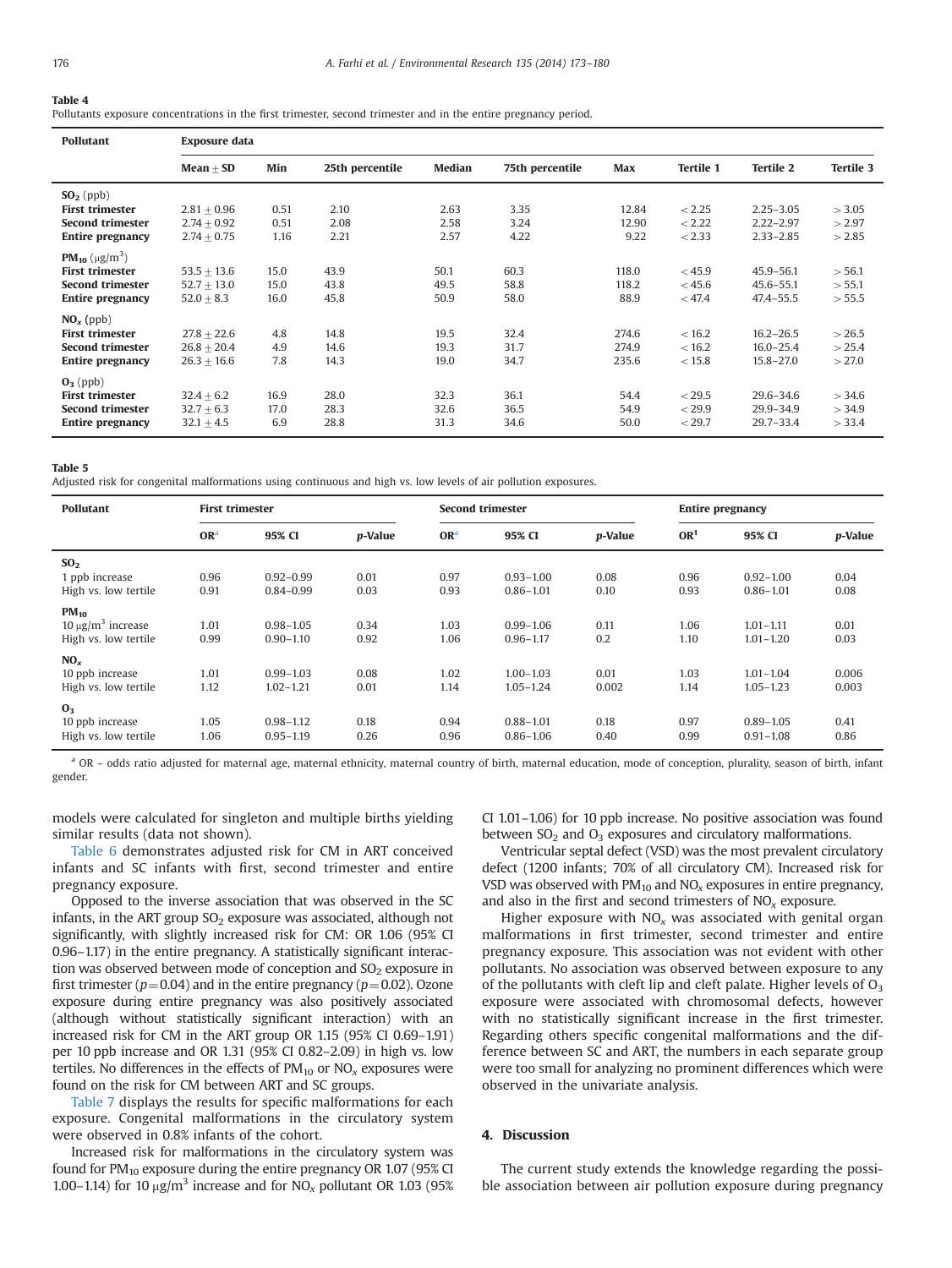## <span id="page-4-0"></span>Table 6

Adjusted risk for congenital malformations in first trimester, second trimester and the entire pregnancy using continuous and high vs. low levels of air pollution exposures by mode of conception.

| Pollutant                               |                 | Mode of conception |         |                 |               |         |  |
|-----------------------------------------|-----------------|--------------------|---------|-----------------|---------------|---------|--|
|                                         |                 | Spontaneous        |         | <b>ART</b>      |               |         |  |
|                                         | OR <sup>a</sup> | 95% CI             | p-Value | OR <sup>a</sup> | 95% CI        | p-Value |  |
| First trimester<br>SO <sub>2</sub>      |                 |                    |         |                 |               |         |  |
| 1 ppb increase                          | 0.94            | $0.91 - 0.98$      | 0.002   | 1.03            | $0.95 - 1.12$ | 0.49    |  |
| High vs. low tertile<br>$PM_{10}$       | 0.90            | $0.82 - 0.98$      | 0.01    | 1.34            | $0.89 - 2.02$ | 0.16    |  |
| $10 \mu g/m^3$ increase                 | 1.02            | $0.99 - 1.05$      | 0.30    | 0.97            | $0.82 - 1.16$ | 0.77    |  |
| High vs. low tertile<br>NO <sub>x</sub> | 1.00            | $0.91 - 1.11$      | 0.97    | 0.80            | $0.47 - 1.38$ | 0.42    |  |
| 10 ppb increase                         | 1.01            | $1.00 - 1.03$      | 0.04    | 0.99            | $0.94 - 1.04$ | 0.75    |  |
| High vs. low tertile<br>$O_3$           | 1.12            | $1.03 - 1.22$      | 0.01    | 1.19            | $0.73 - 1.93$ | 0.49    |  |
| 10 ppb increase                         | 1.05            | $0.98 - 1.12$      | 0.19    | 1.05            | $0.70 - 1.58$ | 0.80    |  |
| High vs. low tertile                    | 1.06            | $0.95 - 1.19$      | 0.27    | 1.10            | $0.64 - 1.89$ | 0.74    |  |
| Second trimester<br>SO <sub>2</sub>     |                 |                    |         |                 |               |         |  |
| 1 ppb increase                          | 0.96            | $0.92 - 1.00$      | 0.03    | 1.02            | $0.94 - 1.12$ | 0.58    |  |
| High vs. low tertile<br>$PM_{10}$       | 0.94            | $0.86 - 1.02$      | 0.16    | 0.85            | $0.59 - 1.23$ | 0.40    |  |
| 10 $\mu$ g/m <sup>3</sup> increase      | 1.03            | $0.99 - 1.06$      | 0.09    | 0.98            | $0.83 - 1.17$ | 0.86    |  |
| High vs. low tertile<br>$NO_{x}$        | 1.06            | $0.96 - 1.17$      | 0.23    | 1.12            | $0.63 - 1.96$ | 0.70    |  |
| 10 ppb increase                         | 1.02            | $1.01 - 1.04$      | 0.003   | 0.98            | $0.92 - 1.04$ | 0.44    |  |
| High vs. low tertile<br>O <sub>3</sub>  | 1.16            | $1.07 - 1.27$      | 0.001   | 0.76            | $0.48 - 1.18$ | 0.22    |  |
| 10 ppb increase                         | 0.94            | $0.87 - 1.01$      | 0.08    | 1.14            | $0.76 - 1.78$ | 0.53    |  |
| High vs. low tertile                    | 0.94            | $0.84 - 1.05$      | 0.25    | 1.59            | $0.84 - 2.98$ | 0.15    |  |
| Entire pregnancy<br>SO <sub>2</sub>     |                 |                    |         |                 |               |         |  |
| 1 ppb increase                          | 0.94            | $0.89 - 0.98$      | 0.01    | 1.06            | $0.96 - 1.17$ | 0.25    |  |
| High vs. low tertile<br>$PM_{10}$       | 0.92            | $0.85 - 1.00$      | 0.06    | 1.08            | $0.74 - 1.57$ | 0.70    |  |
| 10 $\mu$ g/m <sup>3</sup> increase      | 1.06            | $1.01 - 1.11$      | 0.01    | 0.96            | $0.74 - 1.25$ | 0.75    |  |
| High vs. low tertile<br>NO <sub>x</sub> | 1.10            | $1.01 - 1.21$      | 0.03    | 1.07            | $0.63 - 1.83$ | 0.80    |  |
| 10 ppb increase                         | 1.03            | $1.01 - 1.05$      | 0.001   | 0.97            | $0.91 - 1.04$ | 0.36    |  |
| High vs. low tertile<br>0 <sub>3</sub>  | 1.15            | $1.05 - 1.25$      | 0.001   | 0.93            | $0.56 - 1.53$ | 0.77    |  |
| 10 ppb increase                         | 0.96            | $0.89 - 1.05$      | 0.37    | 1.15            | $0.69 - 1.91$ | 0.59    |  |
| High vs. low tertile                    | 0.98            | $0.90 - 1.08$      | 0.72    | 1.31            | $0.82 - 2.09$ | 0.25    |  |

<sup>&</sup>lt;sup>a</sup> OR – odds ratio adjusted for maternal age, maternal ethnicity, maternal country of birth, maternal education plurality, season of birth, infant gender.

and congenital malformations. Moreover, this study explores a specific population of women that underwent ART treatments with fetuses that might be even more susceptible. The analysis was performed for entire pregnancy and for first and second trimesters exposure to investigate whether the exposure timing may be critical in the development of the fetus and whether a specific organ may be more vulnerable in a critical time window ([Perera et al., 1999](#page-7-0)). The critical period for the development of some CM may occur after the first trimester [\(Czeizel, 2008\)](#page-7-0); therefore analyses were conducted for the first trimester, second trimester and the entire pregnancy.

In the current study,  $PM_{10}$  exposure during pregnancy was associated with an increased risk for overall CM and for circulatory systems defects, in particular VSD. This observation is consistent with the results of a meta-analysis published in 2011 [\(Vrijheid et](#page-7-0) [al., 2011\)](#page-7-0) which included 10 studies, most of them focused on heart defect anomalies.  $PM_{10}$  exposure was significantly associated with combined odds ratio of 1.14 for atrial septal defect (ASD). Increased risk for VSD and coarctation of aorta was also reported, although not statistically significant. A more recent study ([Agay-](#page-7-0)[Shay et al., 2013\)](#page-7-0), found a significant increased risk for multiple congenital heart defects (defined in the presence of two or more cardiac malformations). Only two studies in the above mentioned meta-analysis included the full spectrum of major structural CM: [Dolk et al. \(2010\)](#page-7-0) did not find an association between  $PM_{10}$  and non-chromosomal defects and [Kim et al. \(2007\)](#page-7-0) found an association between  $PM_{10}$  and total CM in the second trimester.

In our study, exposure to  $PM_{10}$  was associated with chromosomal malformations; a small excess risk for chromosomal defect was found also by [Dolk et al. \(2010\).](#page-7-0)

In contrast to others studies associated with non-significant increased risk for cleft lip/cleft palate ([Gilboa et al., 2005; Marshall](#page-7-0) [et al., 2010\)](#page-7-0), in the current study, no association between  $PM_{10}$ exposure and cleft lip/cleft palate was observed.

Regarding  $NO_x$  exposure, in the current study  $NO_x$  exposure was associated with an increased risk for total CM. An association of  $NO<sub>x</sub>$ and specific malformations was found in circulatory system especially VSD and genital organs malformations. The association of  $NO<sub>x</sub>$ exposure with specific heart malformations was also evident in the meta-analysis [\(Vrijheid et al., 2011](#page-7-0)). On the other hand, no association was found by others [\(Agay-Shay et al., 2013; Dolk et al., 2010\)](#page-7-0). No association was observed between  $NO<sub>x</sub>$  and cleft lip and palate in contrast to the study by [Marshall et al. \(2010\).](#page-7-0)

In our study,  $SO<sub>2</sub>$  was inversely associated with CM. Such an inverse association was also reported by others [\(Dadvand et al.,](#page-7-0) [2011; Agay-Shay et al., 2013\)](#page-7-0). However few studies observed an increased risk for CM associated with  $SO<sub>2</sub>$  exposure ([Gilboa et al.,](#page-7-0) [2005; Marshall et al., 2010](#page-7-0)). Inverse association between air pollution exposure and congenital malformations may be the result of competing outcomes such as spontaneous early abortions ([Ritz, 2010](#page-7-0)).

In the current study, non-consistent and non-significant association was evident with  $O_3$  exposure (inverse association during second trimester and entire pregnancy, contrary to a non-significant positive association in the first trimester). However, in specific malformations, positive association was found between  $O<sub>3</sub>$  exposures and chromosomal defects. Non-significant association between  $O<sub>3</sub>$  and specific heart defect was found by others [\(Agay-Shay et al., 2013; Gilboa et al., 2005;](#page-7-0) [Ritz et al., 2002; Strickland et al., 2009\)](#page-7-0).

[Legro et al. \(2010\)](#page-7-0) hypothesized that an embryo may be more vulnerable especially outside the uterine environment as occurring in ART treatments. They found ([Legro et al., 2010](#page-7-0)) that increase in  $NO<sub>2</sub>$  concentration both at the patient's address and at the IVF lab was significantly associated with lower pregnancy and live birth rates. [Perin et al. \(2010\)](#page-7-0) found an association between  $PM_{10}$  exposure and early pregnancy loss among women undergoing IVF treatments.

The number of ART treatments has been steadily increasing worldwide and it is important to look at this unique subpopulation. In Israel, ART is funded by the Ministry of Health for the first two children, with no limit on the number of treatment cycles for women up to 45 years-of-age, and for oocyte donation up to age 54. Currently, 4.2% of all live births in Israel are conceived with ART thus becoming a large subpopulation that cannot be overlooked. To the best of our knowledge, this is the first study that assessed the effect of air pollution in relation to congenital malformations among children born following ART treatments. The current results show that higher level of  $SO<sub>2</sub>$  and  $O<sub>3</sub>$  exposures were associated with slightly increased risk for CM even though not statistically significant in the ART group, as opposed to an inverse association in the SC group. However, interpreting these results need to be taken with caution and larger sample size needed to confirm these preliminary findings. Regarding specific congenital malformations in the ART group, the numbers were too small to draw definite conclusions.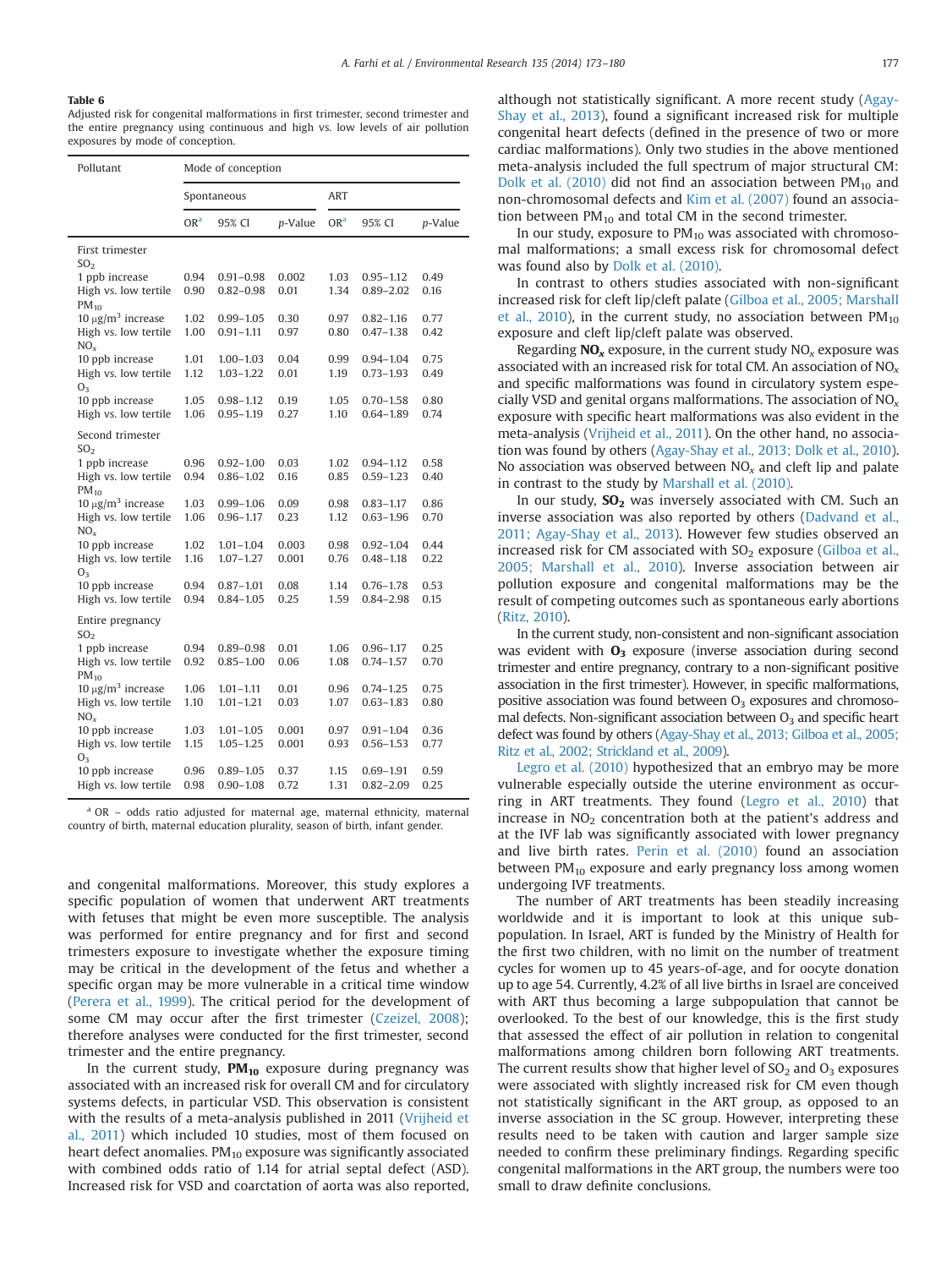# <span id="page-5-0"></span>Table 7

Adjusted risk for congenital malformations in first trimester, second trimester and the entire pregnancy using continuous and high vs. low levels of air pollution exposures  $(N=216,730)$ .

|                                                            | $\sqrt{n}$ | $\%$ | First trimester |                                |                 |              | Second trimester               |                 |              | Entire pregnancy               |                 |
|------------------------------------------------------------|------------|------|-----------------|--------------------------------|-----------------|--------------|--------------------------------|-----------------|--------------|--------------------------------|-----------------|
|                                                            |            |      | <b>OR</b>       | 95% CI                         | <i>p</i> -Value | OR           | 95% CI                         | <i>p</i> -Value | OR           | 95% CI                         | <i>p</i> -Value |
| <b>Total infants with CM</b>                               | 4058       | 1.87 |                 |                                |                 |              |                                |                 |              |                                |                 |
| SO <sub>2</sub> Exposure                                   |            |      |                 |                                |                 |              |                                |                 |              |                                |                 |
| <b>Circulatory system</b>                                  | 1641       | 0.78 |                 |                                |                 |              |                                |                 |              |                                |                 |
| 1 ppb increase                                             |            |      | 0.93            | $0.89 - 0.99$                  | 0.01            | 0.97         | $0.92 - 1.02$                  | 0.24            | 0.95         | $0.89 - 1.01$                  | 0.09            |
| High vs. low tertile                                       |            |      | 0.88            | $0.77 - 0.99$                  | 0.04            | 0.95         | $0.84 - 1.08$                  | 0.46            | 0.92         | $0.82 - 1.04$                  | 0.20            |
| <b>VSD</b>                                                 | 1160       | 0.55 |                 |                                |                 |              |                                |                 |              |                                |                 |
| 1 ppb increase<br>High vs. low tertile                     |            |      | 0.94<br>0.94    | $0.89 - 1.00$<br>$0.81 - 1.10$ | 0.07<br>0.45    | 0.98<br>0.96 | $0.92 - 1.04$<br>$0.83 - 1.13$ | 0.44<br>0.64    | 0.95<br>0.94 | $0.88 - 1.02$<br>$0.81 - 1.08$ | 0.17<br>0.37    |
| Genital organ                                              | 646        | 0.31 |                 |                                |                 |              |                                |                 |              |                                |                 |
| 1 ppb increase                                             |            |      | 1.02            | $0.95 - 1.11$                  | 0.54            | 1.07         | $0.98 - 1.16$                  | 0.14            | 1.06         | $0.96 - 1.17$                  | 0.27            |
| High vs. low tertile                                       |            |      | 1.11            | $0.91 - 1.36$                  | 0.28            | 1.05         | $0.87 - 1.27$                  | 0.62            | 1.07         | $0.89 - 1.30$                  | 0.47            |
| Cleft lip and palate                                       | 166        | 0.08 |                 |                                |                 |              |                                |                 |              |                                |                 |
| 1 ppb increase                                             |            |      | 1.03            | $0.88 - 1.21$                  | 0.71            | 0.99         | $0.82 - 1.19$                  | 0.90            | 1.02         | $0.83 - 1.26$                  | 0.82            |
| High vs. low tertile                                       |            |      | 1.24            | $0.84 - 1.82$                  | 0.28            | 0.83         | $0.57 - 1.22$                  | 0.34            | 0.96         | $0.66 - 1.41$                  |                 |
| Chromosomal<br>1 ppb increase                              | 162        | 0.08 | 1.04            | $0.88 - 1.22$                  | 0.67            | 0.90         | $0.75 - 1.08$                  | 0.26            | 0.94         | $0.76 - 1.16$                  | 0.56            |
| High vs. low tertile                                       |            |      | 1.07            | $0.74 - 1.57$                  | 0.71            | 0.71         | $0.46 - 1.08$                  | 0.11            | 0.92         | $0.62 - 1.37$                  | 0.69            |
|                                                            |            |      |                 |                                |                 |              |                                |                 |              |                                |                 |
| $PM_{10}$ exposure                                         |            |      |                 |                                |                 |              |                                |                 |              |                                |                 |
| <b>Circulatory system</b><br>$10 \mu g/m^3$ increase       | 1445       | 0.79 | 1.03            | $0.99 - 1.08$                  | 0.16            | 1.03         | $0.98 - 1.08$                  | 0.19            | 1.07         | $1.00 - 1.14$                  | 0.05            |
| High vs. low tertile                                       |            |      | 1.00            | $0.86 - 1.16$                  | 0.99            | 1.12         | $0.96 - 1.30$                  | 0.15            | 1.16         | $1.01 - 1.33$                  | 0.03            |
| <b>VSD</b>                                                 | 1022       | 0.56 |                 |                                |                 |              |                                |                 |              |                                |                 |
| $10 \mu g/m^3$ increase                                    |            |      | 1.03            | $0.97 - 1.09$                  | 0.31            | 1.05         | $0.99 - 1.11$                  | 0.10            | 1.07         | $0.99 - 1.16$                  | 0.08            |
| High vs. low tertile                                       |            |      | 1.00            | $0.83 - 1.19$                  | 0.96            | 1.18         | $0.99 - 1.42$                  | 0.06            | 1.18         | $1.01 - 1.39$                  | 0.04            |
| <b>Genital organ</b>                                       | 541        | 0.30 |                 |                                |                 |              |                                |                 |              |                                |                 |
| $10 \mu g/m^3$ increase                                    |            |      | 0.96            | $0.89 - 1.03$                  | 0.27            | 0.99         | $0.92 - 1.07$                  | 0.89            | 0.99         | $0.88 - 1.12$                  | 0.86            |
| High vs. low tertile                                       | 145        | 0.08 | 0.93            | $0.72 - 1.18$                  | 0.54            | 1.13         | $0.88 - 1.44$                  | 0.35            | 1.00         | $0.80 - 1.24$                  | 0.97            |
| Cleft lip and palate<br>10 $\mu$ g/m <sup>3</sup> increase |            |      | 0.99            | $0.86 - 1.16$                  | 0.94            | 1.03         | $0.91 - 1.16$                  | 0.68            | 1.06         | $0.87 - 1.29$                  | 0.55            |
| High vs. low tertile                                       |            |      | 0.74            | $0.45 - 1.19$                  | 0.21            | 1.23         | $0.78 - 1.95$                  | 0.36            | 1.21         | $0.77 - 1.89$                  | 0.41            |
| Chromosomal                                                | 142        | 0.08 |                 |                                |                 |              |                                |                 |              |                                |                 |
| $10 \mu g/m^3$ increase                                    |            |      | 1.14            | $1.01 - 1.28$                  | 0.04            | 1.04         | $0.88 - 1.21$                  | 0.67            | 1.20         | $0.97 - 1.49$                  | 0.09            |
| High vs. low tertile                                       |            |      | 1.54            | $0.93 - 2.57$                  | 0.10            | 1.33         | $0.81 - 2.18$                  | 0.26            | 1.55         | $1.01 - 2.36$                  | 0.04            |
| $NOx$ exposure                                             |            |      |                 |                                |                 |              |                                |                 |              |                                |                 |
| <b>Circulatory system</b>                                  | 1643       | 0.78 |                 |                                |                 |              |                                |                 |              |                                |                 |
| 10 ppb increase                                            |            |      | 1.01            | $0.99 - 1.03$                  | 0.39            | 1.03         | $1.01 - 1.05$                  | 0.01            | 1.03         | $1.01 - 1.06$                  | 0.01            |
| High vs. low tertile                                       |            |      | 1.10            | $0.96 - 1.25$                  | 0.17            | 1.13         | $1.00 - 1.29$                  | 0.06            | 1.11         | $0.98 - 1.26$                  | 0.11            |
| <b>VSD</b>                                                 | 1161       | 0.55 |                 |                                |                 |              |                                |                 |              |                                |                 |
| 10 ppb increase<br>High vs. low tertile                    |            |      | 1.02<br>1.18    | $0.99 - 1.04$<br>$1.02 - 1.38$ | 0.13<br>0.03    | 1.03<br>1.18 | $1.00 - 1.05$<br>$1.01 - 1.38$ | 0.03<br>0.04    | 1.04<br>1.16 | $1.01 - 1.07$<br>$1.00 - 1.34$ | 0.007<br>0.05   |
| Genital organ                                              | 646        | 0.31 |                 |                                |                 |              |                                |                 |              |                                |                 |
| 10 ppb increase                                            |            |      | 1.03            | $1.00 - 1.06$                  | 0.04            | 1.05         | $1.02 - 1.08$                  | 0.002           | 1.06         | $1.02 - 1.10$                  | 0.001           |
| High vs. low tertile                                       |            |      | 1.72            | $1.38 - 2.14$                  | < 0.001         | 1.53         | $1.24 - 1.88$                  | < 0.001         | 1.57         | $1.27 - 1.93$                  | < 0.001         |
| Cleft lip and palate                                       | 166        | 0.08 |                 |                                |                 |              |                                |                 |              |                                |                 |
| 10 ppb increase                                            |            |      | 1.03            | $0.95 - 1.11$                  | 0.48            | 1.05         | $0.96 - 1.14$                  | 0.31            | 1.05         | $0.95 - 1.17$                  | 0.34            |
| High vs. low tertile                                       |            |      | 0.88            | $0.60 - 1.30$                  | 0.53            | 1.09         | $0.73 - 1.62$                  | 0.67            | 1.01         | $0.69 - 1.50$                  | 0.95            |
| Chromosomal<br>10 ppb increase                             | 162        | 0.08 | 1.01            | $0.93 - 1.09$                  | 0.81            | 0.93         | $0.83 - 1.04$                  | 0.18            | 0.94         | $0.83 - 1.06$                  | 0.29            |
| High vs. low tertile                                       |            |      | 0.98            | $0.65 - 1.49$                  | 0.94            | 0.77         | $0.50 - 1.17$                  | 0.22            | 0.98         | $0.65 - 1.48$                  | 0.94            |
|                                                            |            |      |                 |                                |                 |              |                                |                 |              |                                |                 |
| $O3$ exposure                                              |            |      |                 |                                |                 |              |                                |                 |              |                                |                 |
| <b>Circulatory system</b><br>10 ppb increase               | 1447       | 0.79 | 0.98            | $0.89 - 1.09$                  | 0.77            | 0.83         | $0.75 - 0.93$                  | 0.01            | 0.84         | $0.74 - 0.95$                  | 0.01            |
| High vs. low tertile                                       |            |      | 1.01            | $0.86 - 1.19$                  | 0.92            | 0.88         | $0.74 - 1.03$                  | 0.11            | 0.90         | $0.79 - 1.03$                  | 0.14            |
| <b>VSD</b>                                                 | 1023       | 0.56 |                 |                                |                 |              |                                |                 |              |                                |                 |
| 1 ppb increase                                             |            |      | 0.95            | $0.84 - 1.08$                  | 0.43            | 0.84         | $0.74 - 0.95$                  | 0.006           | 0.83         | $0.71 - 0.96$                  | 0.01            |
| High vs. low tertile                                       |            |      | 0.98            | $0.81 - 1.20$                  | 0.87            | 0.90         | $0.74 - 1.10$                  | 0.31            | 0.89         | $0.76 - 1.04$                  | 0.16            |
| Genital organ                                              | 541        | 0.30 |                 |                                |                 |              |                                |                 |              |                                |                 |
| 10 ppb increase                                            |            |      | 0.99            | $0.83 - 1.18$                  | 0.89            | 0.95         | $0.80 - 1.13$                  | 0.56            | 0.96         | $0.79 - 1.18$                  | 0.71            |
| High vs. low tertile                                       |            |      | 0.94            | $0.71 - 1.23$                  | 0.64            | 1.01         | $0.78 - 1.30$                  | 0.96            | 0.90         | $0.73 - 1.11$                  | 0.33            |
| Cleft lip and palate                                       | 145        | 0.08 | 0.90            |                                | 0.57            | 0.94         |                                | 0.69            | 0.87         |                                | 0.46            |
| 10 ppb increase<br>High vs. low tertile                    |            |      | 0.90            | $0.63 - 1.29$<br>$0.53 - 1.52$ | 0.69            | 0.76         | $0.68 - 1.29$<br>$0.47 - 1.25$ | 0.28            | 0.87         | $0.60 - 1.27$<br>$0.57 - 1.35$ | 0.54            |
| Chromosomal                                                | 142        | 0.08 |                 |                                |                 |              |                                |                 |              |                                |                 |
| 10 ppb increase                                            |            |      | 1.26            | $0.93 - 1.70$                  | 0.14            | 1.40         | $1.04 - 1.89$                  | 0.02            | 1.42         | $1.02 - 1.98$                  | 0.04            |
| High vs. low tertile                                       |            |      | 1.26            | $0.74 - 2.13$                  | 0.40            | 1.50         | $0.86 - 2.64$                  | 0.15            | 2.13         | $1.25 - 3.64$                  | 0.006           |

OR – odds ratio adjusted for maternal age, maternal ethnicity, maternal country of birth, maternal education plurality, season of birth, infant gender.

CM – congenital malformations; VSD – ventricular septal defect.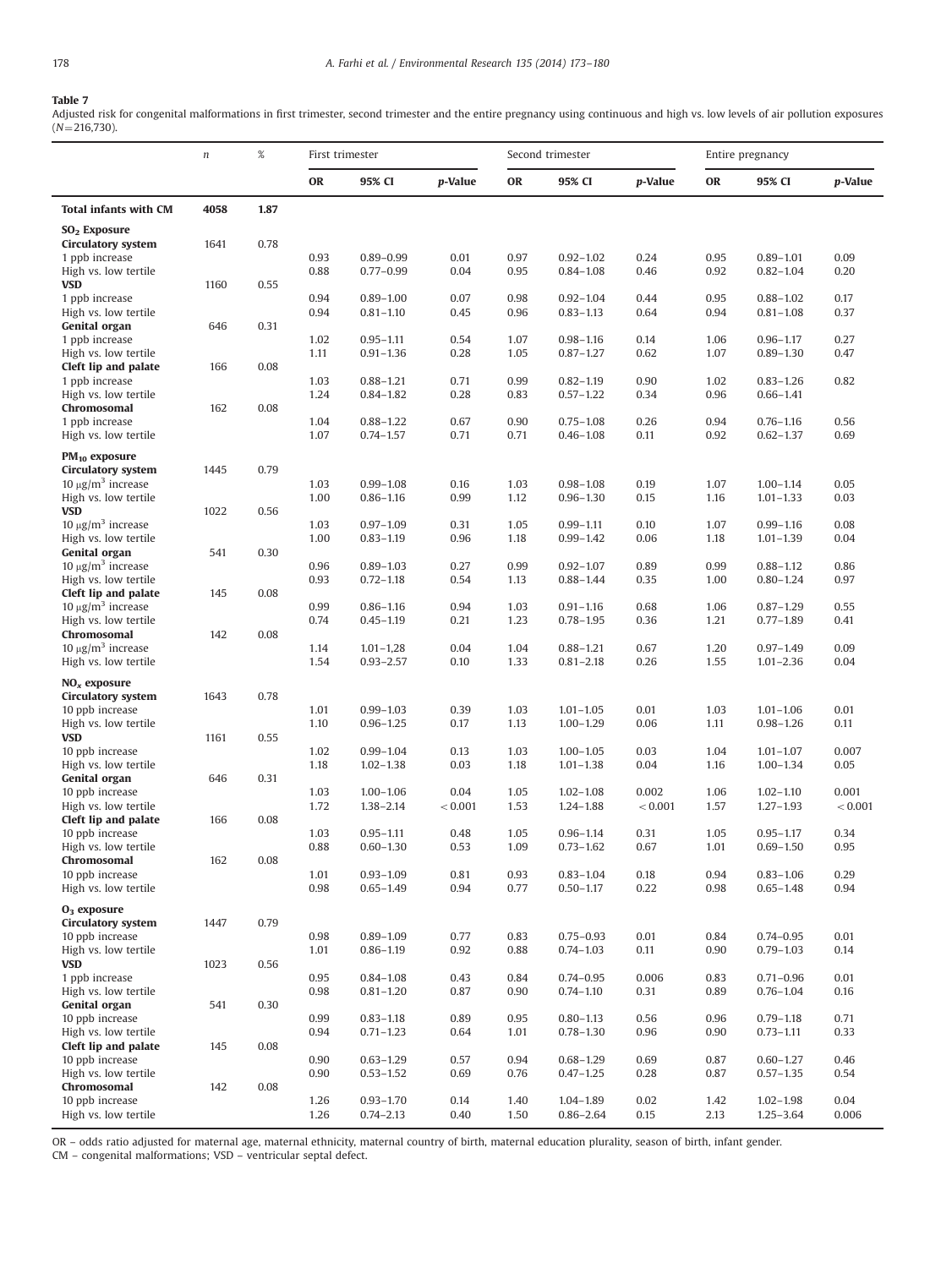<span id="page-6-0"></span>This study benefits from unselective nationwide study populations from both the spontaneously conceived pregnancies (from the largest HMO in Israel) as well as for the ART pregnancies (ART treatments are covered by health insurance law). In addition, the current study used a long standing register of CM which ensures a high case ascertainment. However, the current study has several limitations. For one third of the women in the cohort educational level data was not available. However, no differences were observed between educational subgroup regarding maternal age, infant gender and season of birth. Although adjustments for several confounders such as maternal age, ethnicity, and infant gender were conducted, several others potential risk factors for congenital malformations such as maternal occupational exposures, smoking and use of vitamin supplements were not taken into account. These factors are known to be correlated with socioeconomic status [\(Parker et al., 2011](#page-7-0)) and were indirectly taken into consideration by adjusting for educational level. In a prospective study, conducted by our group ([Farhi et al., 2013\)](#page-7-0), only 8% of the pregnant women reported smoking during pregnancy. This rate is relatively low compared to [Smedberg et al.](#page-7-0) [\(2014\)](#page-7-0) that found wide variation of smoking rate during pregnancy among 15 European countries ranging from 4.2% to 18.9%.

The exposure assessment relies on air monitoring stations that are scattered through the state of Israel. Although the larger metropolitan and coastal areas are highly-represented, the rural and more remote areas are less covered by the monitoring network. The maternal exposure assessment was according to residential status at delivery, assuming that women did not change their residence during pregnancy which may lead to exposure misclassification. [Fell et al. \(2004\)](#page-7-0) found that 12% of women moved at least once during pregnancy and among them the majority (62%) moved within the same municipality. In Israel, according to the central bureau of statistics data, only 3.5–6.7% of women at the ages 20–44 migrated between localities [\(Central](#page-7-0) [Bureau of Statistic, 2008\)](#page-7-0); therefore, misclassification assumes to be small. Our study, as most other studies published thus far, did not account for women with chronic conditions such as asthma and cardio-respiratory condition that may be more vulnerable to air pollution exposure.

## 5. Conclusion

Exposure to higher levels of  $PM_{10}$  and  $NO_x$  during pregnancy was associated with an increased risk for congenital malformations. Specific malformations were evident in the circulatory system and genital organs. Among ART pregnancies possible adverse association of air pollution was observed particularly for  $SO<sub>2</sub>$  and  $O<sub>3</sub>$  exposures. Further studies are warranted, with more accurate exposure assessment and a larger sample size for ART pregnancies, in order to confirm these findings.

# Funding

This research was supported by Research Grant Award no. RGA1102 from the Environment and Health Fund, Jerusalem, Israel.

# Review board

This study was approved by the Israel Ministry of Health Review Board (#3303 20/5/2007).

# Appendix A

See Table A1.

## Table A1

Congenital malformations requiring notification according to Israeli law.

| Code (according to Malformation<br>$ICD-10)$ |                                                                       |
|----------------------------------------------|-----------------------------------------------------------------------|
|                                              | CONGENITAL MALFORMATION OF THE NERVOUS SYSTEM                         |
| Q00 <sup>a</sup>                             | Anencephaly and similar malformations                                 |
| Q01 <sup>a</sup><br>Q <sub>02</sub>          | Encephalocele<br>Microcephaly                                         |
| $Q$ 03 <sup>a</sup>                          | Congenital hydrocephalus                                              |
| Q04.0                                        | Congenital malformations of corpus callosum                           |
| Q04.1                                        | Arhinencephaly                                                        |
| Q04.2                                        | Holoprosencephaly<br>Other reduction deformities of brain             |
| Q04.3<br>Q04.4                               | Septo-optic dysplasia                                                 |
| 004.5                                        | Megalencephaly                                                        |
| Q04.6                                        | Congenital cerebral cysts                                             |
| Q04.8                                        | Other specified congenital malformations of brain                     |
| Q04.9                                        | Congenital malformations of brain, unspecified                        |
| $Q$ 05 <sup>a</sup>                          | Spina bifida with hydrocephalus and/or without<br>hydrocephalus       |
| $Q$ 06 <sup>a</sup>                          | Malformations of spinal cord                                          |
| Q07.0                                        | Arnold-Chiari syndrome                                                |
| Q07.8                                        | Other specified congenital malformations of nervous                   |
| Q07.9                                        | system<br>Congenital malformation of nervous system, unspecified      |
|                                              |                                                                       |
| Q11.0-Q11.1                                  | CONGENITAL MALFORMATION OF EYE, EAR, FACE AND NECK<br>Anophthalmos    |
| Q11.2                                        | Microphtalmos                                                         |
| Q12.0                                        | Congenital cataract                                                   |
| $Q12.1 - 9^a$                                | Other congenital lens malformation                                    |
| Q13.0                                        | Coloboma of iris                                                      |
| Q13.1<br>Q13.2                               | Absence of iris<br>Other congenital malformation of iris              |
| Q15.0                                        | Congenital glaucoma                                                   |
| Q16.0                                        | Congenital absence of (ear) auricle                                   |
| Q16.1                                        | Congenital absence, atresia and stricture of auditory canal           |
|                                              | (external)                                                            |
| Q16.2<br>Q16.3                               | Absence of Eustachian tube<br>Congenital malformation of ear ossicles |
| Q16.4                                        | Other congenital malformation of middle ear                           |
| Q16.5                                        | Congenital malformation of inner ear                                  |
| Q16.9                                        | Congenital malformation of ear causing impairment of                  |
|                                              | hearing, unspecified<br>Microtia                                      |
| Q17.2                                        |                                                                       |
|                                              | CONGENITAL MALFORMATION OF THE CIRCULATORY SYSTEM                     |
| Q20.1-Q20.5,<br>Q20.8-Q20.9                  | Congenital malformation of cardiac chambers and<br>connections        |
| Q21.0, Q21.2-Q21.8                           | Aortopulmonary septal defectCongenital malformations                  |
|                                              | of cardiac septum                                                     |
| Q22 <sup>a</sup>                             | Congenital malformations of pulmonary valve or                        |
| Q23.0                                        | tricuspid valve<br>Congenital stenosis of aortic valve                |
| Q23.1                                        | Congenital insufficiency of aortic valve                              |
| Q23.2                                        | Congenital mitral stenosis                                            |
| Q23.3                                        | Congenital mitral insufficiency                                       |
| Q23.4                                        | Hypoplastic left heart syndrome                                       |
| Q24.0<br>Q24.1                               | Dextrocardia<br>Laevocardia                                           |
| Q24.2                                        | Cor triatum                                                           |
| Q24.3                                        | Pulmonary infundibular stenosis                                       |
| Q24.4                                        | Congenital subaortic stenosis                                         |
| Q24.5<br>Q25.1-Q25.4                         | Malformation of coronary vessels<br>Malformation of aorta             |
| Q25.5-Q25.7                                  | Malformation of pulmonary artery                                      |
| Q26.2                                        | Total anomalous pulmonary venous connection                           |
|                                              | CONGENITAL MALFORMATION OF THE RESPIRATORY SYSTEM                     |
| Q30.0                                        | Choanal atresia                                                       |
| Q32.1                                        | Malformation of trachea                                               |
| Q33.0                                        | Congenital cystic lung                                                |
| Q33.3<br>Q33.6                               | Agenesis of lung<br>Hypoplasia and dysplasia of lung                  |
|                                              |                                                                       |
| Q35.0-Q35.6,<br>Q35.8-Q35.9                  | CONGENITAL MALFORMATION OF THE DIGESTIVE SYSTEM<br>Cleft palate       |
| Q36 <sup>a</sup>                             | Cleft lip                                                             |
| 037 <sup>a</sup>                             | Cleft palate with cleft lip                                           |